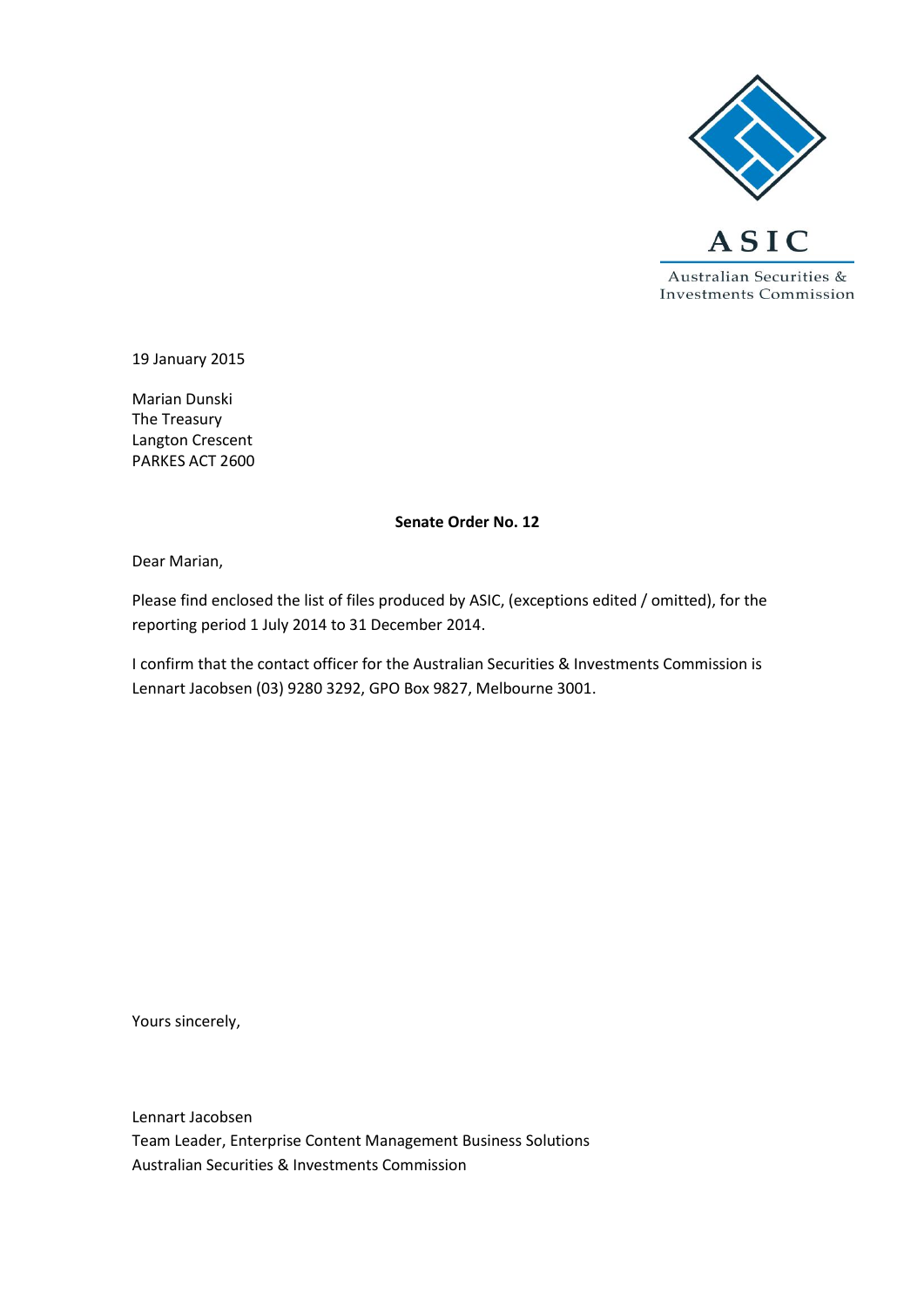

# **SENATE ORDER NO. 12**

## **AUSTRALIAN SECURITIES AND INVESTMENTS COMMISSION**

*Indexed agency file lists created between 1July 2014 and 31 December 2014*

**Agency Contact: Lennart Jacobsen (03) 9280 3292 Lennart.jacobsen@asic.gov.au Website: Website: [http://www.asic.gov.au](http://www.asic.gov.au/)**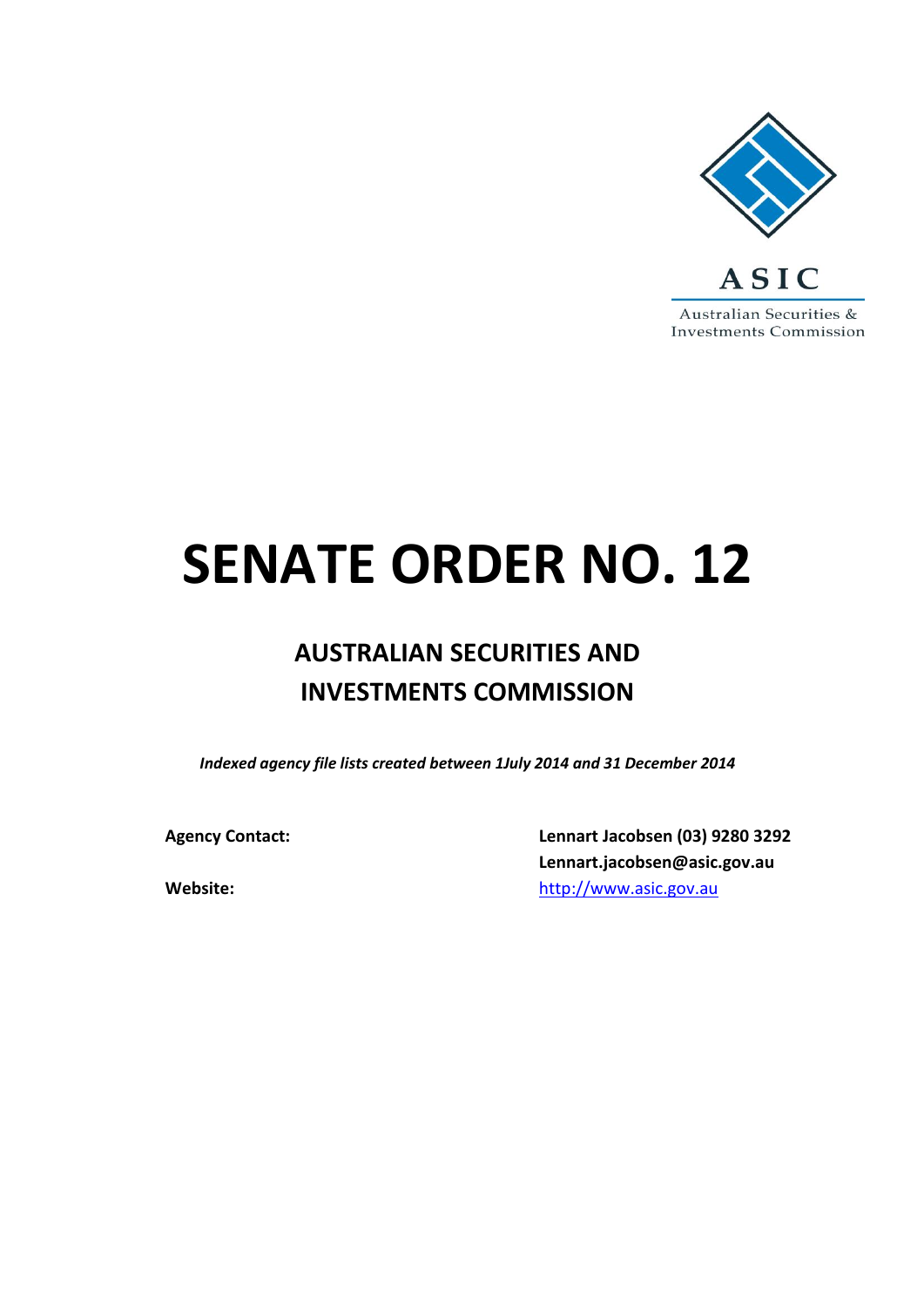#### **PHYSICAL FILES**

| <b>File Number</b> | <b>File Name</b>                                                                                                                             |  |
|--------------------|----------------------------------------------------------------------------------------------------------------------------------------------|--|
| PMR 2014/014088    | UMIS SMALL SCALE STUDY                                                                                                                       |  |
| PMR 2014/014223    | CDRAC MATTERS FOR THE PERIOD 2013-2014.                                                                                                      |  |
| PMR 2014/014436    | ASIC FORMS REGISTER RECORD OF APPROVAL OF ASIC FORMS                                                                                         |  |
| PMR 2014/014437    | ASIC FORMS REGISTER RECORD OF APPROVAL OF ASIC FORMS                                                                                         |  |
| PMR 2014/014439    | ASIC FORMS REGISTER RECORD OF APPROVAL OF ASIC FORMS                                                                                         |  |
| PMR 2014/014440    | ASIC ELECTRONIC LODGEMENT PROTOCOL - APPROVAL                                                                                                |  |
| PMR 2014/014660    | CONSUMER LEASES PROJECT 2013-2014                                                                                                            |  |
| PMR 2014/015095    | <b>CAPITAL RULES</b>                                                                                                                         |  |
| PMR 2014/015401    | SUBMISSION TO SENATE INQUIRY INTO FORESTRY MIS 2014                                                                                          |  |
| PMR 2014/015698    | FINANCIAL ADVISERS - 2012 NON LODGED AUDITED ACCOUNTS PROJECT                                                                                |  |
| PMR 2014/016602    | IOP STAKEHOLDER ENGAGEMENT PROJECT                                                                                                           |  |
| PMR 2014/018068    | COACHING SKILLS FOR EXCHANGE MARKET OPERATORS                                                                                                |  |
| PMR 2014/018869    | MIR 2.3.5 RESPONSIBLE EXECUTIVE NOTIFICATION                                                                                                 |  |
| PMR 2014/018873    | AUSTRALIAN SECURITIES EXCHANGE LIMITED ACN: *** CHANGES TO THE OPERATING RULES - TRANSFER S&P<br>ASX A-REIT INDEX FUTURES CONTRACT TO ASX 24 |  |
| PMR 2014/019378    | SUNSETTING PROJECT 2014 - 2015                                                                                                               |  |
|                    |                                                                                                                                              |  |
| PMR 2014/020563    | CLASS ORDER 06/636 - SUNSETTING PROJECT REVIEW                                                                                               |  |
| PMR 2014/020564    | CLASS ORDER 04/1574 - SUNSETTING PROJECT REVIEW                                                                                              |  |
| PMR 2014/020582    | <b>FSI SUBMISSION - CORPORATIONS</b>                                                                                                         |  |
| PMR 2014/020584    | <b>FSI SUBMISSION - CORPORATIONS</b>                                                                                                         |  |
| PMR 2014/020945    | ASP PROGRAM- FINANCIAL REPORT REVIEW 30.06.2014                                                                                              |  |
| PMR 2014/021314    | IMS SUPER TRUSTEES RISK PROFILED ENTITIES PROJECT 2014-2015                                                                                  |  |
| PMR 2014/022544    | TELESALE OF HOME AND CONTENTS (HBHC) POLICIES PROCESS AND DISCLOSURE                                                                         |  |
| PMR 2014/023382    | STRONGER SUPER RISK PROFILED ENTITIES PROJECT 2014-2015                                                                                      |  |
| FSR 2014/015003    | FS65 CANCELLATIONS OF AUSTRALIAN FINANCIAL SERVICES LICENCES                                                                                 |  |
| PMR 2014/024764    | 'BAD APPLES' IN THE MORTGAGE BROKING INDUSTRY                                                                                                |  |
| PMR 2014/025297    | LIFE INSURANCE CHURN FOLLOWUP                                                                                                                |  |
| PMR 2014/025311    | STRONGER SUPER RISK PROFILED ENTITIES PROJECT 2014-2015                                                                                      |  |
| PMR 2014/025313    | DCI SUNSETTING CLASS ORDERS - ***                                                                                                            |  |
| PMR 2014/025377    | DCI SUNSETTING CLASS ORDERS                                                                                                                  |  |
| PMR 2014/022601    | MIR AOP ANNUAL NOTIFICATION MIR AOP CERTIFICATION NOTIFICATION IN PRIME MASTER FILE                                                          |  |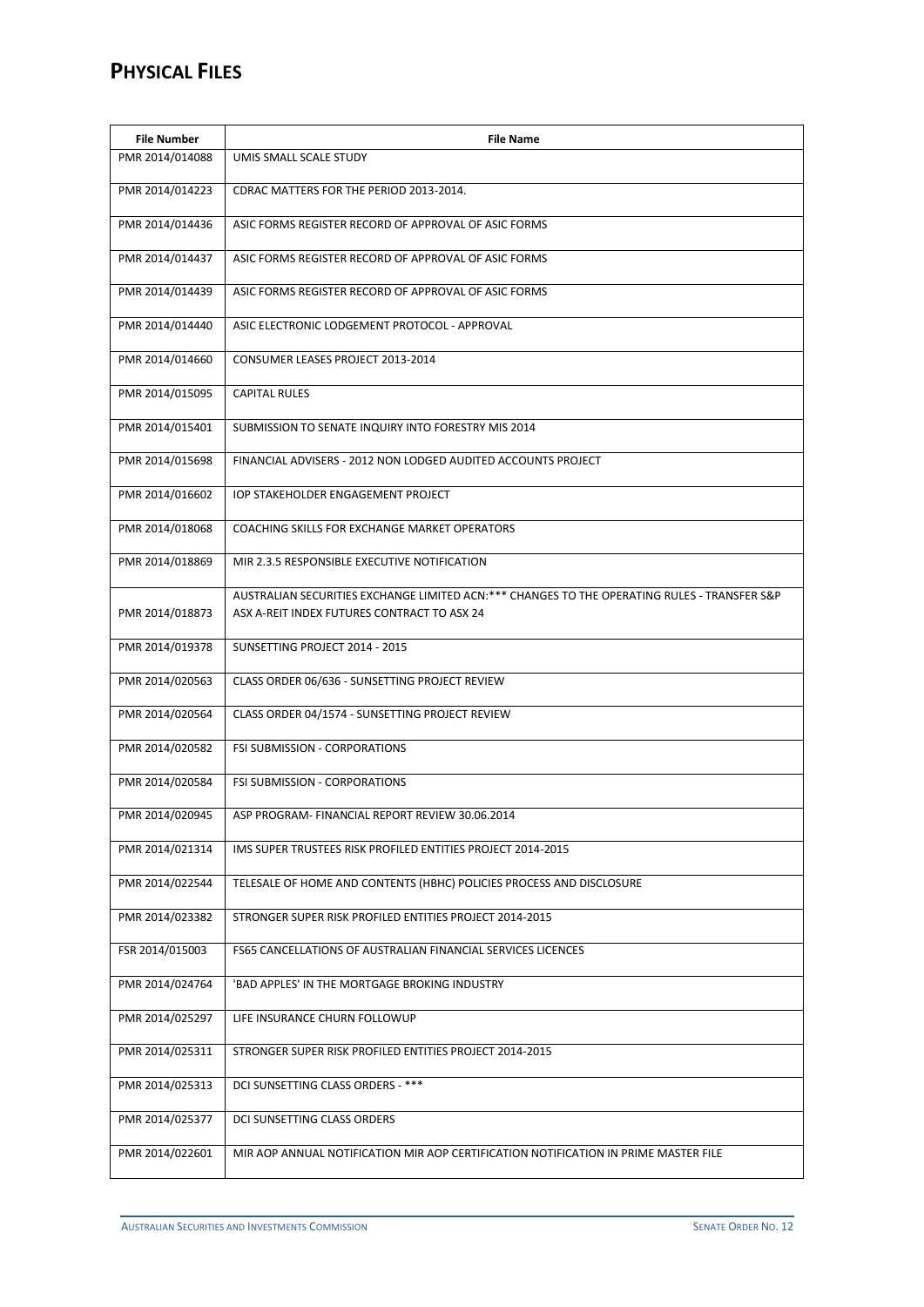#### **PHYSICAL FILES**

| <b>File Number</b> | <b>File Name</b>       |
|--------------------|------------------------|
| PMR 2014/022958    | NEW MASTER ADA RENEWAL |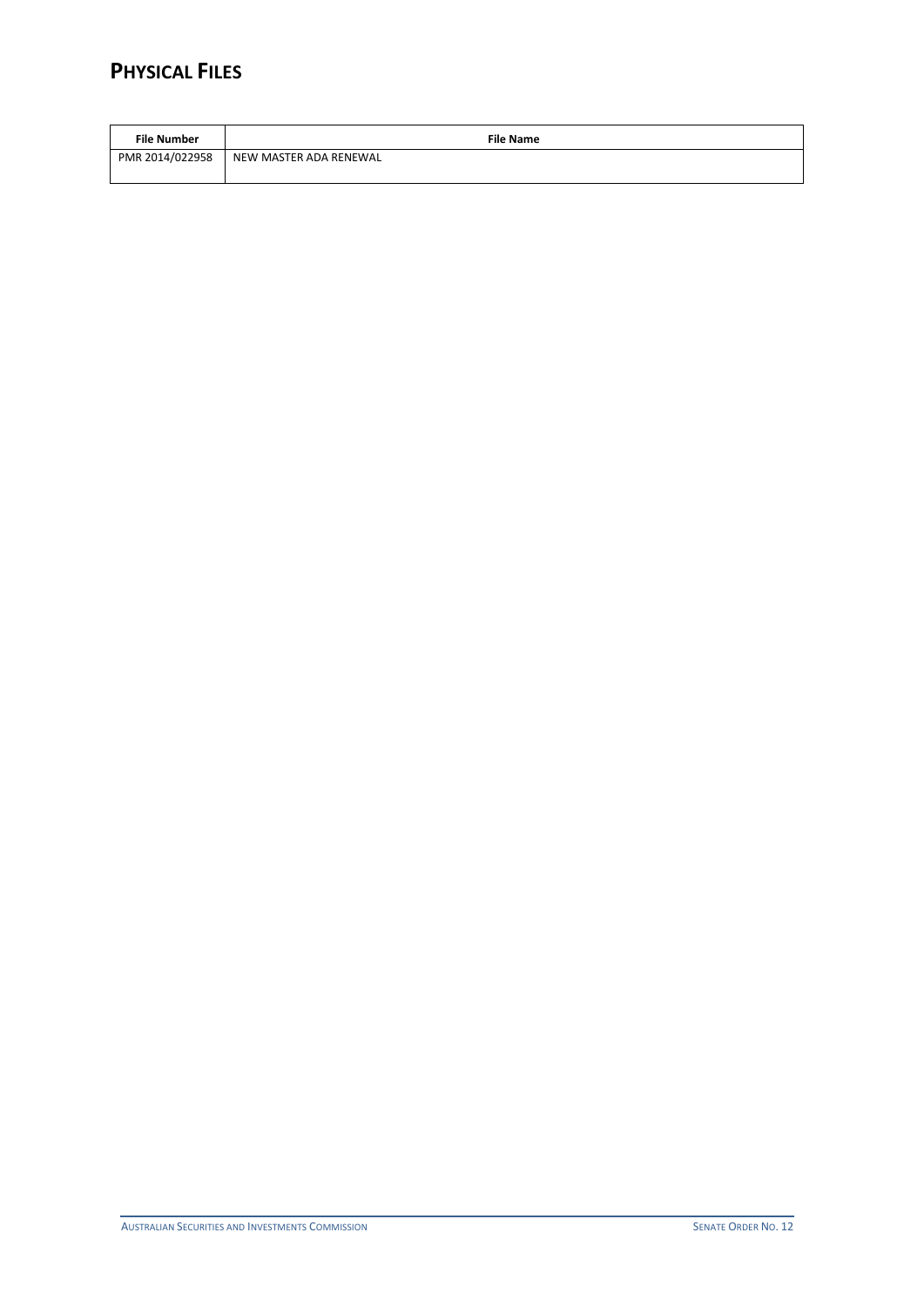| <b>File Number</b> | <b>File Name</b>                                              | Parent                                                                  |
|--------------------|---------------------------------------------------------------|-------------------------------------------------------------------------|
|                    |                                                               |                                                                         |
| 2014 - 004661      | <b>FWO</b>                                                    | Government                                                              |
|                    |                                                               |                                                                         |
| 2014 - 003208      | NT Dept of Transport                                          | <b>Access Agreements</b>                                                |
|                    |                                                               |                                                                         |
| 2014 - 003286      | NT Dept. of Primary Industry and Fisheries                    | <b>Access Agreements</b>                                                |
| 2014 - 004922      | 0 DHS - Cooperative Procurement Programme 2014 - MOU          | DHS - Cooperative Procurement Programme for Communication materials and |
|                    |                                                               | services - 3 Panels and 1 MUL                                           |
|                    |                                                               |                                                                         |
| 2014 - 006291      | MOU with AUSTRAC - Dec 2014                                   | <b>MOUs</b>                                                             |
| 2014 - 003483      | ABS - Statistical Clearing House                              | Policies, Procedures & Guidelines                                       |
|                    |                                                               |                                                                         |
| 2014 - 006198      | AFP                                                           | Memorandum of Understanding (MOU)                                       |
|                    |                                                               |                                                                         |
| 2014 - 004226      | DCI - Relief matters                                          | Deposit Takers, Credit & Insurers                                       |
|                    |                                                               |                                                                         |
| 2014 - 003860      | DCI Monthly Enforcement Outcomes                              | Deposit Takers, Credit & Insurers                                       |
|                    |                                                               |                                                                         |
| 2014 - 003609      | Delegations from ACCC                                         | <b>Current Delegations</b>                                              |
| 2014 - 003287      | Delegations to ACCC                                           | <b>Current Delegations</b>                                              |
|                    |                                                               |                                                                         |
| 2014 - 004484      | Financial Literacy Six monthly Status Report - for Commission | Reporting                                                               |
|                    |                                                               |                                                                         |
| 2014 - 005308      | FTA Congress 2014                                             | Speeches                                                                |
|                    |                                                               |                                                                         |
| 2014 - 004097      | 2013 - COSL Members & Licensees                               | 2013                                                                    |
|                    |                                                               |                                                                         |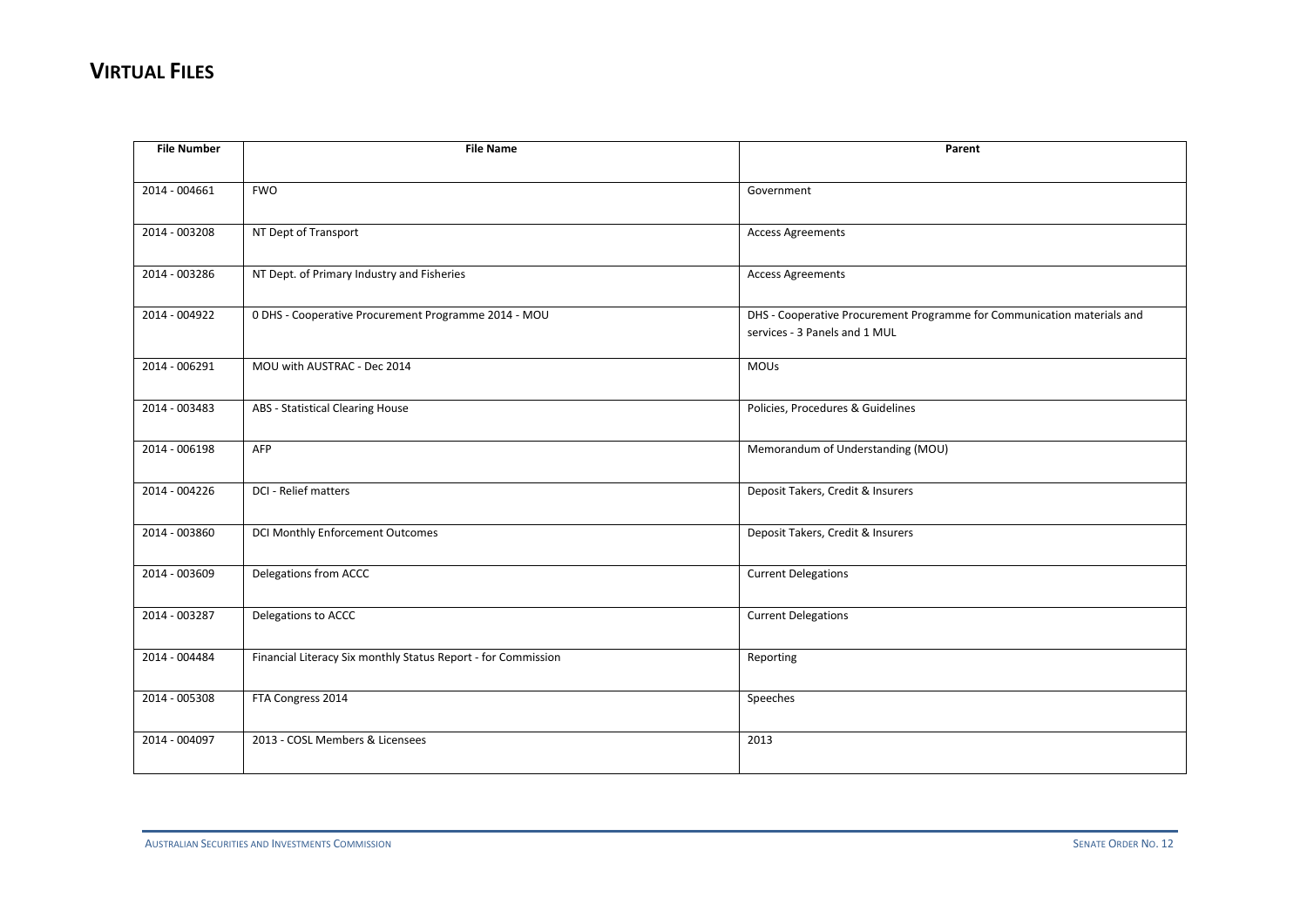| <b>File Number</b> | <b>File Name</b>                                                                                                                | Parent                             |
|--------------------|---------------------------------------------------------------------------------------------------------------------------------|------------------------------------|
|                    |                                                                                                                                 |                                    |
| 2014 - 003885      | 2013 - FoFA Impact                                                                                                              | 2013                               |
|                    |                                                                                                                                 |                                    |
| 2014 - 004871      | 2014-2015 Breach Reporting Project                                                                                              | <b>Financial Advisers Projects</b> |
|                    |                                                                                                                                 |                                    |
| 2014 - 003581      | 2014 Law Reform AFSL Work Programme                                                                                             | <b>Financial Advisers Projects</b> |
|                    |                                                                                                                                 |                                    |
| 2014 - 003583      | 2014 PJC Inquiry into proposals to lift the professional, ethical and education standards in the<br>financial services industry | <b>Financial Advisers Projects</b> |
|                    |                                                                                                                                 |                                    |
| 2014 - 004290      | ABA 2014                                                                                                                        | Speeches                           |
|                    |                                                                                                                                 |                                    |
| 2014 - 005321      | Advice for Commission Meeting - October 2014                                                                                    | PGPA Act                           |
|                    |                                                                                                                                 |                                    |
| 2014 - 003317      | Annual Report                                                                                                                   | 2014                               |
|                    |                                                                                                                                 |                                    |
| 2014 - 004052      | Annual Report 2013-14                                                                                                           | <b>Other Editing</b>               |
|                    |                                                                                                                                 |                                    |
| 2014 - 003375      | Annual report 2014                                                                                                              | Reporting                          |
|                    |                                                                                                                                 |                                    |
| 2014 - 004901      | Annual Report and Commonwealth Electoral Act - October 2014                                                                     | Miscellaneous                      |
| 2014 - 005598      | Asia-Pacific Resources Conference 2014                                                                                          | Speeches                           |
|                    |                                                                                                                                 |                                    |
| 2014 - 003910      | ASIC Annual Forum 2015                                                                                                          | Stakeholder Liaison                |
|                    |                                                                                                                                 |                                    |
| 2014 - 003938      | <b>ASIC Corporate Finance Regulation</b>                                                                                        | Reports - Other                    |
|                    |                                                                                                                                 |                                    |
| 2014 - 003849      | ASIC Investigations and Civil Litigation                                                                                        | Policies, Procedures & Guidelines  |
|                    |                                                                                                                                 |                                    |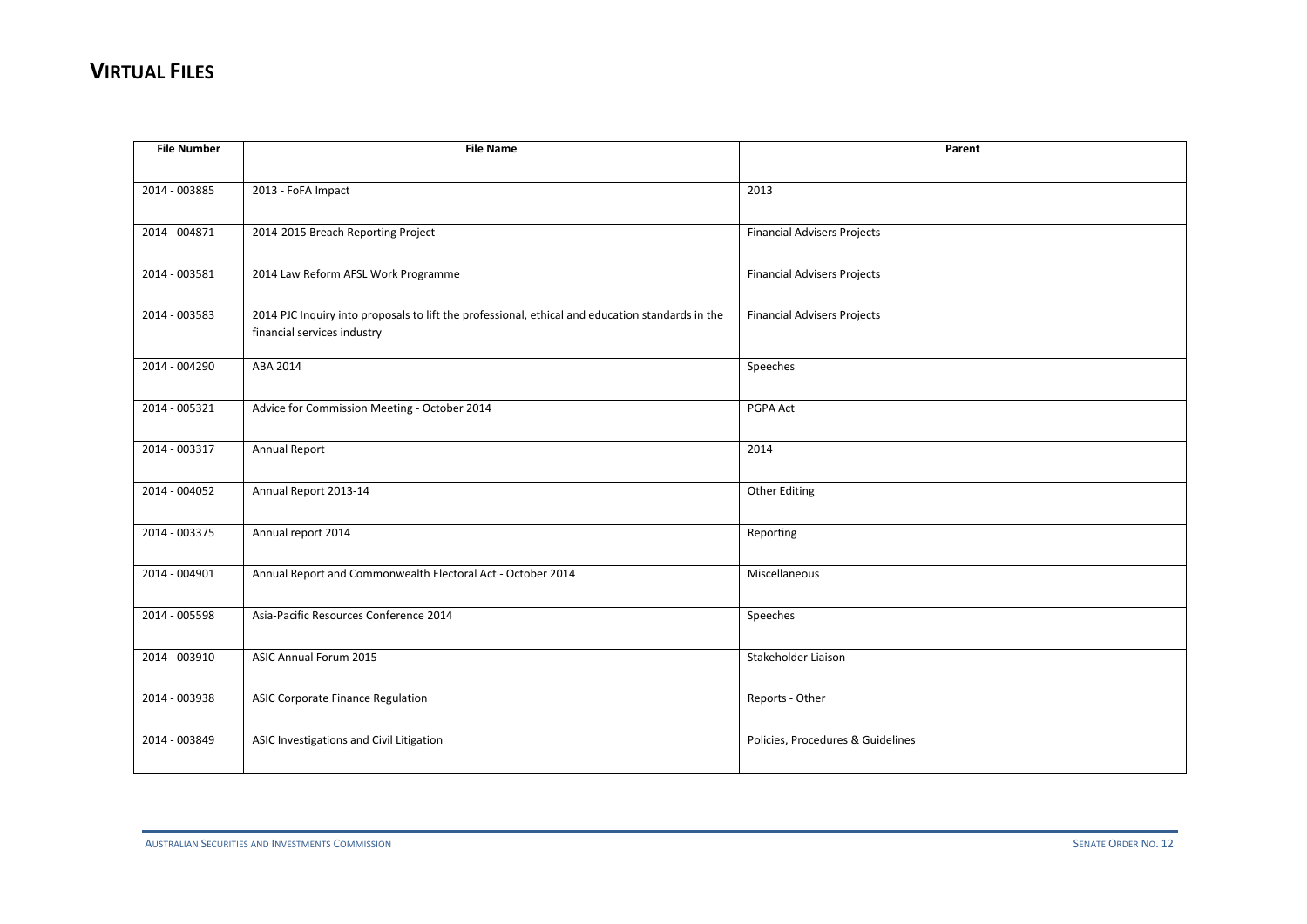| <b>File Number</b> | <b>File Name</b>                                                              | Parent                                                                 |
|--------------------|-------------------------------------------------------------------------------|------------------------------------------------------------------------|
|                    |                                                                               |                                                                        |
| 2014 - 004915      | ASIC Risk & Strategic Outlook FY 2016 - Environmental Scan                    | Active                                                                 |
|                    |                                                                               |                                                                        |
| 2014 - 003420      | ASIC Strategic Outlook 2014-15                                                | <b>Other Editing</b>                                                   |
|                    |                                                                               |                                                                        |
| 2014 - 006053      | Bloomberg Address Sydney 2014                                                 | Speeches                                                               |
|                    |                                                                               |                                                                        |
| 2014 - 005577      | Compliance Program 2014                                                       | Financial Services Licensees Compliance Programmes                     |
|                    |                                                                               |                                                                        |
| 2014 - 005578      | Compliance Program 2014                                                       | Unlisted Public Companies - Limited By Guarantee Compliance Programmes |
|                    |                                                                               |                                                                        |
| 2014 - 005582      | Compliance Program 2015                                                       | Credit Annual Compliance Certificate Compliance Program                |
|                    |                                                                               |                                                                        |
| 2014 - 005583      | Compliance Program 2015                                                       | Financial Services Licensees Compliance Programmes                     |
|                    |                                                                               |                                                                        |
| 2014 - 005585      | Compliance Program 2015                                                       | Foreign Companies Compliance Programmes                                |
|                    |                                                                               |                                                                        |
| 2014 - 005586      | Compliance Program 2015                                                       | Large Proprietary Companies Compliance Programmes                      |
|                    |                                                                               |                                                                        |
| 2014 - 005584      | Compliance Program 2015                                                       | Managed Investment Scheme Compliance Programmes                        |
| 2014 - 005581      | Compliance Program 2015                                                       | Minimum Office Holders Compliance Programmes                           |
|                    |                                                                               |                                                                        |
| 2014 - 005580      | Compliance Program 2015                                                       | Unlisted Public Companies - Non-Lodgement Compliance Programmes        |
|                    |                                                                               |                                                                        |
| 2014 - 005579      | Compliance Program 2015                                                       | Unlisted Public Companies - Limited By Guarantee Compliance Programmes |
|                    |                                                                               |                                                                        |
| 2014 - 004952      | Consistency Between ASIC Disclosure Requirements and APRA Reporting Standards | <b>Consultation Papers</b>                                             |
|                    |                                                                               |                                                                        |
|                    |                                                                               |                                                                        |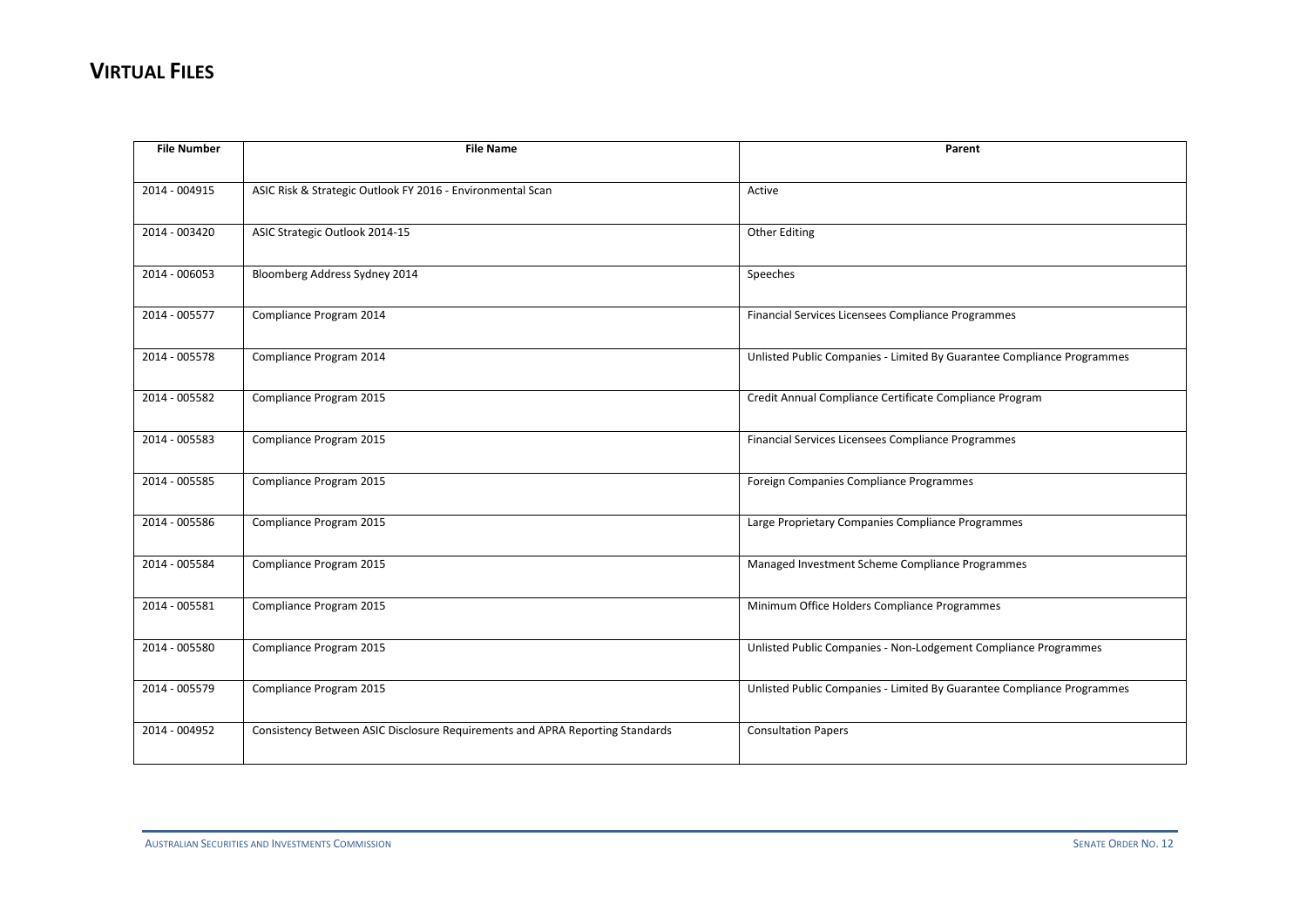| <b>File Number</b> | <b>File Name</b>                                                                       | Parent                               |
|--------------------|----------------------------------------------------------------------------------------|--------------------------------------|
|                    |                                                                                        |                                      |
| 2014 - 004851      | Contactless cards                                                                      | <b>Banking Products</b>              |
|                    |                                                                                        |                                      |
| 2014 - 003626      | <b>COSL Guidelines</b>                                                                 | Credit Ombudsman Service Ltd (COSL)  |
|                    |                                                                                        |                                      |
| 2014 - 003178      | CP 222 MIR Red Tape Reduction - Prohibitions on Certain Transactions During Takeovers, | Markets                              |
|                    | Schemes and Buybacks, Business Connection Consents and Notification of PI Insurance    |                                      |
| 2014 - 004236      | CP220                                                                                  | <b>Published Consultation Papers</b> |
|                    |                                                                                        |                                      |
| 2014 - 004237      | CP221                                                                                  | <b>Published Consultation Papers</b> |
|                    |                                                                                        |                                      |
| 2014 - 004162      | CP222                                                                                  | <b>Published Consultation Papers</b> |
|                    |                                                                                        |                                      |
| 2014 - 004161      | CP223                                                                                  | <b>Published Consultation Papers</b> |
|                    |                                                                                        |                                      |
| 2014 - 003425      | CPA SMSF Conf 201407                                                                   | Speeches                             |
| 2014 - 005397      | <b>Cyber Resilience</b>                                                                | Other - Policy Development           |
|                    |                                                                                        |                                      |
| 2014 - 005322      | Disaggregation                                                                         | Mergers & Acquisition                |
|                    |                                                                                        |                                      |
| 2014 - 004524      | Disclosure pilot (KFS and self-assessment)                                             | Active                               |
|                    |                                                                                        |                                      |
| 2014 - 006008      | Duty of Utmost Good Faith                                                              | Deposit Takers & Insurers            |
|                    |                                                                                        |                                      |
| 2014 - 004716      | EDR Relevant Case Law and Enquiries                                                    | <b>Scheme Management</b>             |
|                    |                                                                                        |                                      |
| 2014 - 004169      | <b>Electronic Payments</b>                                                             | Active                               |
|                    |                                                                                        |                                      |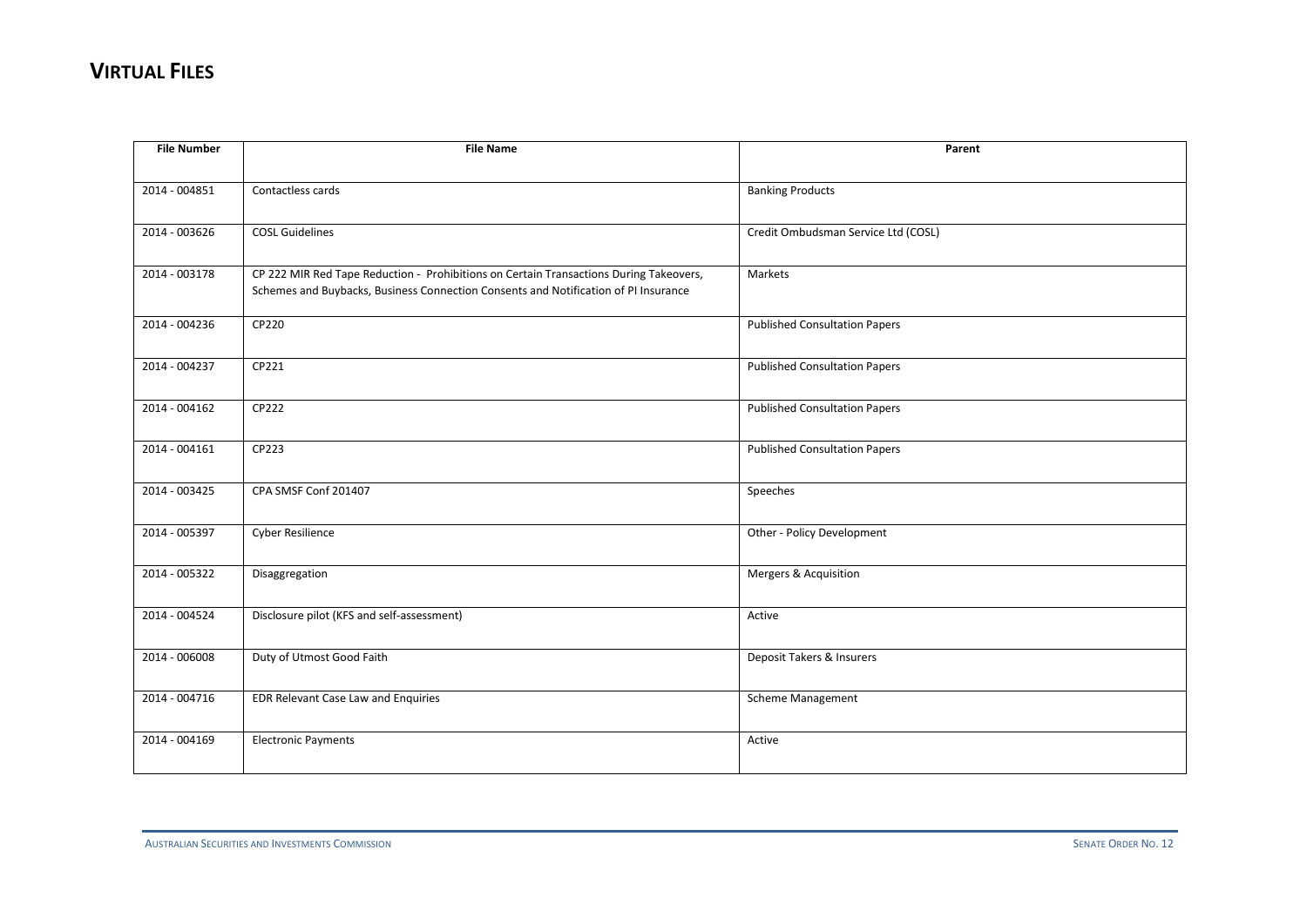| <b>File Number</b> | <b>File Name</b>                                              | Parent                                          |
|--------------------|---------------------------------------------------------------|-------------------------------------------------|
|                    |                                                               |                                                 |
| 2014 - 004844      | Emerging Mining & Resources 2014                              | <b>Related Party Benefits</b>                   |
|                    |                                                               |                                                 |
| 2014 - 004211      | <b>Employee Incentive Schemes</b>                             | <b>Regulation Impact Statements</b>             |
|                    |                                                               |                                                 |
| 2014 - 003907      | Enforceable Undertakings - ANAO - 2014                        | Reporting                                       |
| 2014 - 004008      | Equity Market Infrastructure Integrity                        | Active                                          |
|                    |                                                               |                                                 |
| 2014 - 005227      | ESMA MOU                                                      | Clearing & Settlement Facility Licensees        |
|                    |                                                               |                                                 |
| 2014 - 004863      | EU's                                                          | Corporations & Corporate Governance Enforcement |
|                    |                                                               |                                                 |
| 2014 - 006046      | Europe                                                        | Foreign Jurisdictions                           |
|                    |                                                               |                                                 |
| 2014 - 005168      | <b>Facilitating Electronic Financial Services Disclosures</b> | <b>Consultation Papers</b>                      |
| 2014 - 006037      | Federal Agencies Knowledge Management (FAKM) Meetings         | Government                                      |
|                    |                                                               |                                                 |
| 2014 - 006151      | <b>Financial Benchmarks</b>                                   | Reports - Other                                 |
|                    |                                                               |                                                 |
| 2014 - 005286      | Financial Literacy - Christmas statistics                     | Active                                          |
|                    |                                                               |                                                 |
| 2014 - 004594      | Financial Literacy - Mortgage Switching                       | Active                                          |
|                    |                                                               |                                                 |
| 2014 - 005388      | Financial Literacy - Strategy annual report                   | Active                                          |
| 2014 - 004779      | Framework - Achieving trust and confidence in investors       | Other - Policy Development                      |
|                    |                                                               |                                                 |
|                    |                                                               |                                                 |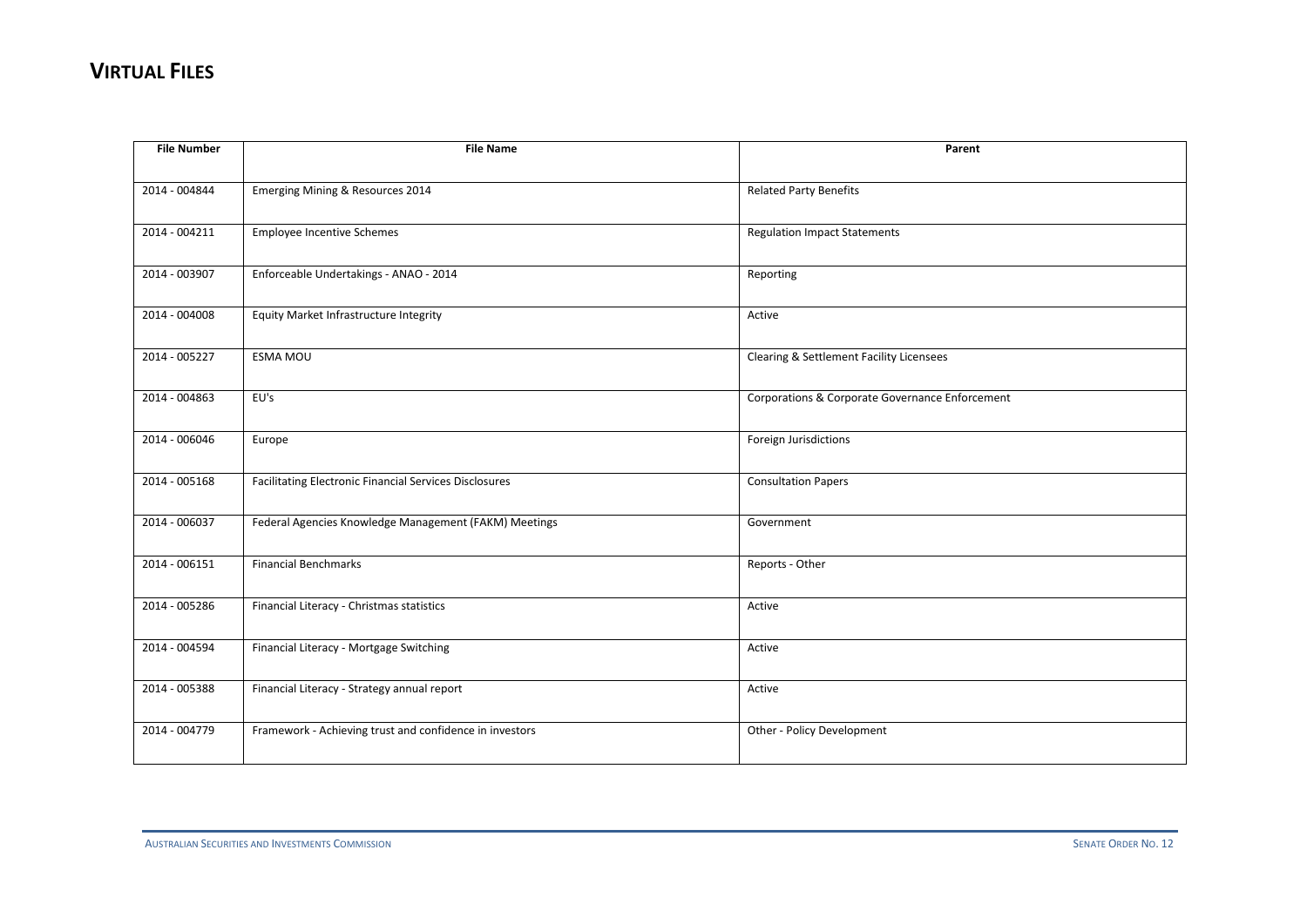| <b>File Number</b> | <b>File Name</b>                                                  | Parent                             |
|--------------------|-------------------------------------------------------------------|------------------------------------|
|                    |                                                                   |                                    |
| 2014 - 004637      | G100 2014                                                         | Speeches                           |
|                    |                                                                   |                                    |
| 2014 - 005064      | <b>Generic Calculators</b>                                        | Other - Policy Development         |
|                    |                                                                   |                                    |
| 2014 - 005698      | Hedge funds - Consolidated data for Sept qtr                      | Active                             |
|                    |                                                                   |                                    |
| 2014 - 003668      | Hedge Funds - IOSCO Global Hedge Funds Survey Sept 2014           | Active                             |
|                    |                                                                   |                                    |
| 2014 - 005470      | Henderson Poverty Index                                           | Active                             |
|                    |                                                                   |                                    |
| 2014 - 004957      | <b>High Court Reports</b>                                         | Reporting 2014-2015                |
| 2014 - 005687      | High Net Worth                                                    | Relief                             |
|                    |                                                                   |                                    |
| 2014 - 004604      | Inquiry into financial related crime                              | Submissions & Government Relations |
|                    |                                                                   |                                    |
| 2014 - 004158      | Inquiry into s313 of the Telecommunications Act                   | Submissions & Government Relations |
|                    |                                                                   |                                    |
| 2014 - 004115      | Inquiry into s313 Telecommunications Act                          | Submissions                        |
|                    |                                                                   |                                    |
| 2014 - 004526      | Insolvency Statistics (Schedule B) 2014                           | Reports - Other                    |
|                    |                                                                   |                                    |
| 2014 - 004547      | Insuring Your Home - Consumers' Experiences Buying Home Insurance | Reports - Other                    |
|                    |                                                                   |                                    |
| 2014 - 006130      | Interest-only lending survey                                      | Deposit Takers, Credit & Insurers  |
|                    |                                                                   |                                    |
| 2014 - 003659      | IOSCO-BCBS - Task Force on Securitisation                         | Active                             |
|                    |                                                                   |                                    |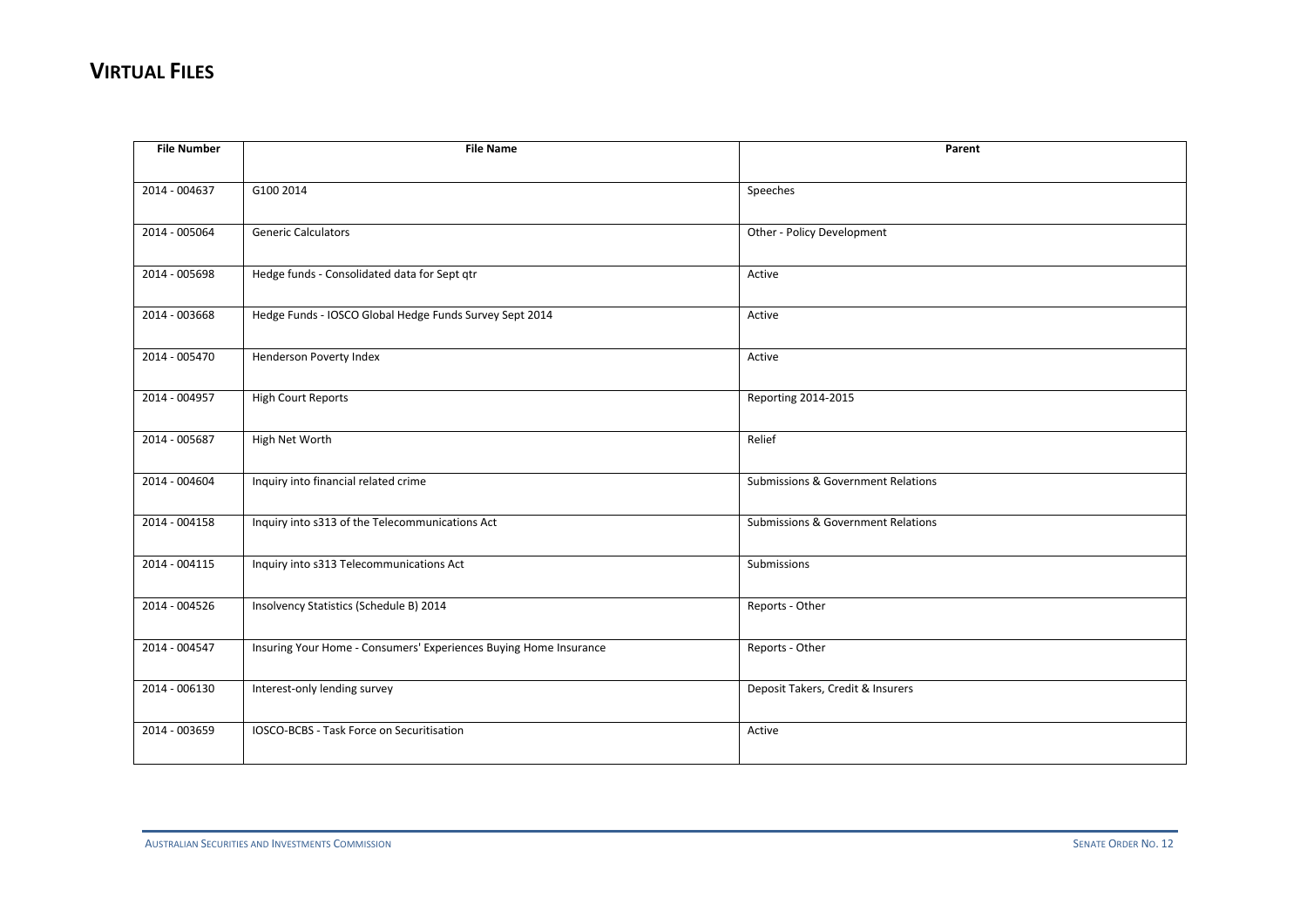| <b>File Number</b> | <b>File Name</b>                                    | Parent                             |
|--------------------|-----------------------------------------------------|------------------------------------|
|                    |                                                     |                                    |
| 2014 - 004674      | IOSCO - Survey of C8 Member on Anti-Fraud Messaging | Active                             |
|                    |                                                     |                                    |
| 2014 - 004924      | IOSCO Presidents Committee 2014                     | Speeches                           |
|                    |                                                     |                                    |
| 2014 - 005983      | Legislative Instruments 2015                        | Legislative Instruments            |
|                    |                                                     |                                    |
| 2014 - 005984      | Legislative Instruments 2016                        | Legislative Instruments            |
|                    |                                                     |                                    |
| 2014 - 005985      | Legislative Instruments 2017                        | Legislative Instruments            |
|                    |                                                     |                                    |
| 2014 - 005607      | Licence Applications and Liquidator Registrations   | Reports - Other                    |
|                    |                                                     |                                    |
| 2014 - 003176      | <b>Market Competition</b>                           | <b>ICT Audit</b>                   |
|                    |                                                     |                                    |
| 2014 - 003669      | Market Integrity Rule Amendments Red Tape Reduction | <b>Consultation Papers</b>         |
|                    |                                                     |                                    |
| 2014 - 005364      | Markit Customer Conference 2014                     | Speeches                           |
|                    |                                                     |                                    |
| 2014 - 004431      | Money Market Funds 2014                             | <b>Investment Management</b>       |
|                    |                                                     |                                    |
| 2014 - 005626      | MoneySmart Teaching Packages                        | MoneySmart Teaching                |
|                    |                                                     |                                    |
| 2014 - 004302      | MST Evaluation 2013 - 2017                          | <b>MoneySmart Teaching</b>         |
|                    |                                                     |                                    |
| 2014 - 006169      | National Press Club Address 2014                    | Speeches                           |
|                    |                                                     |                                    |
| 2014 - 004558      | New Financial Advice Review Meeting                 | <b>Financial Advisers Projects</b> |
|                    |                                                     |                                    |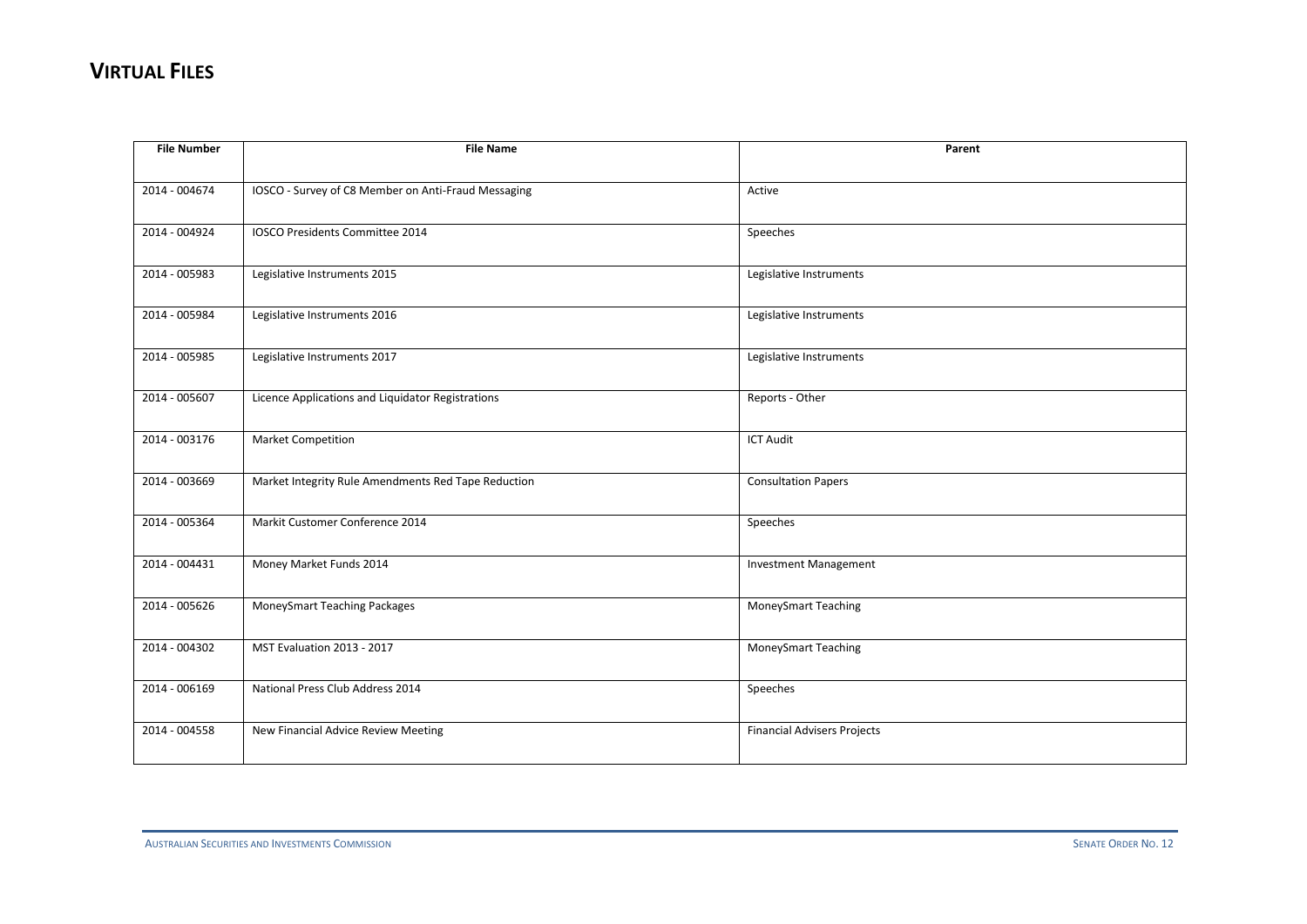| <b>File Number</b> | <b>File Name</b>                                                   | Parent                                   |
|--------------------|--------------------------------------------------------------------|------------------------------------------|
|                    |                                                                    |                                          |
| 2014 - 006094      | Non-Remedy Reporting                                               | Reporting                                |
|                    |                                                                    |                                          |
| 2014 - 004858      | Operating in this jurisdiction                                     | Clearing & Settlement Facility Licensees |
|                    |                                                                    |                                          |
| 2014 - 004907      | OTC Derivatives - Data Quality                                     | Active                                   |
|                    |                                                                    |                                          |
| 2014 - 004120      | OTC Derivatives - IOSCO consultation on CDS                        | Active                                   |
|                    |                                                                    |                                          |
| 2014 - 004636      | <b>OTC Derivatives - ODRF</b>                                      | Active                                   |
|                    |                                                                    |                                          |
| 2014 - 004018      | OTC Derivatives - Sandbox Proof of Concept                         | Active                                   |
| 2014 - 003667      | OTC Derivatives - Strategic Guidelines on the Use of Data          | Active                                   |
|                    |                                                                    |                                          |
| 2014 - 004193      | <b>OTC Derivatives - Swap Execution Facilities</b>                 | Active                                   |
|                    |                                                                    |                                          |
| 2014 - 003631      | Parliamentary Liaison - COO - 2014-15                              | Government                               |
|                    |                                                                    |                                          |
| 2014 - 003991      | PGPA Act from July 2014                                            | PGPA Act                                 |
|                    |                                                                    |                                          |
| 2014 - 004495      | PGPA documents                                                     | PGPA documents                           |
|                    |                                                                    |                                          |
| 2014 - 004969      | PGPA documents                                                     | <b>Finance Executive</b>                 |
|                    |                                                                    |                                          |
| 2014 - 004993      | PJC and Senate Estimate Briefs                                     | Finance Executive                        |
|                    |                                                                    |                                          |
| 2014 - 003570      | PJC Inquiry - Raising standards in the financial services industry | Disposed Files 2014                      |
|                    |                                                                    |                                          |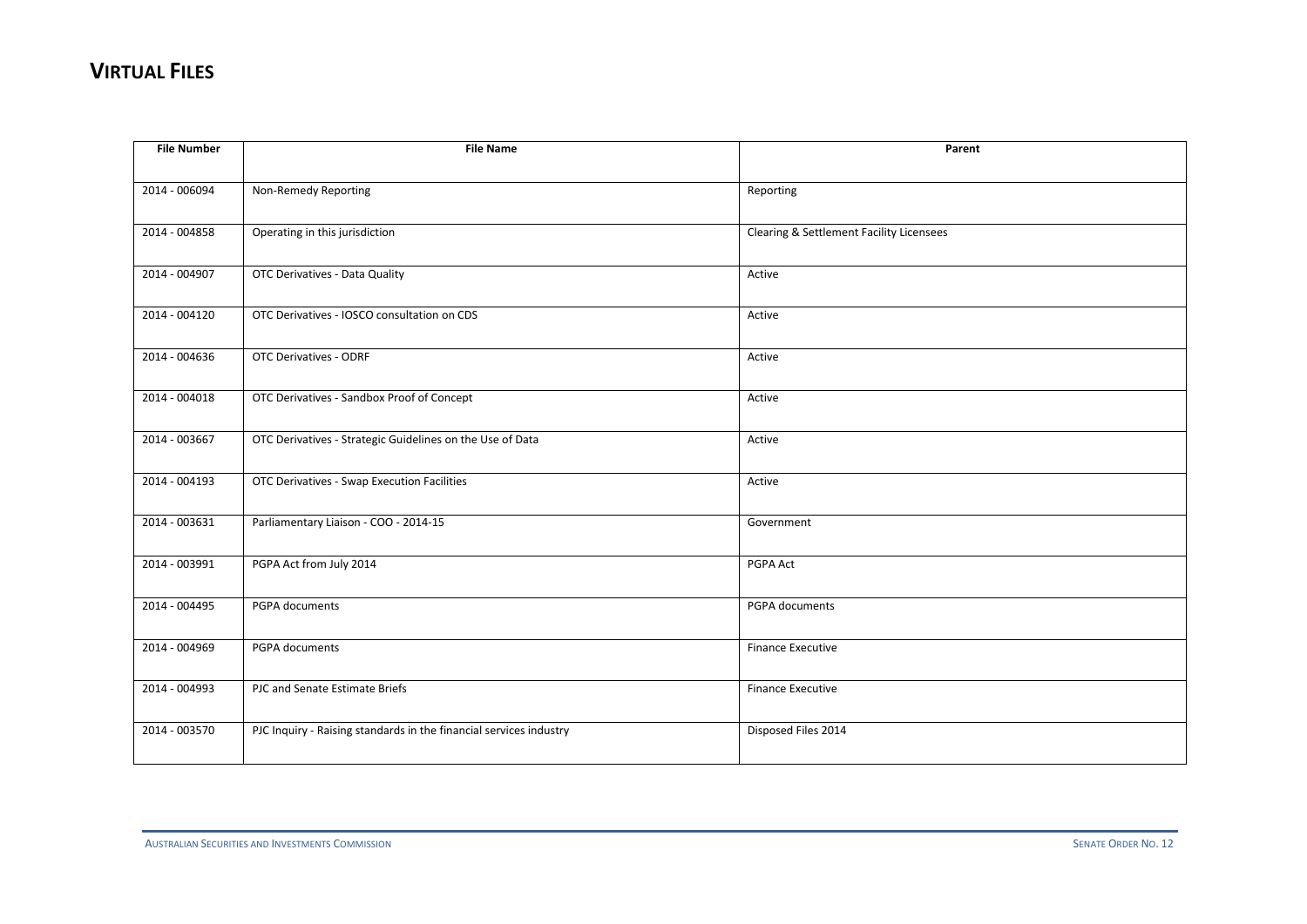| <b>File Number</b> | <b>File Name</b>                                                                                  | Parent                                        |
|--------------------|---------------------------------------------------------------------------------------------------|-----------------------------------------------|
|                    |                                                                                                   |                                               |
| 2014 - 003599      | PJC Inquiry 2014 - Proposals to Lift Professional, Ethical and Education Standards in FS Industry | <b>Submissions &amp; Government Relations</b> |
|                    |                                                                                                   |                                               |
| 2014 - 004347      | PJC Opening Statement 2014                                                                        | Speeches                                      |
| 2014 - 006119      | PJC Opening Statement 2014 (No. 2)                                                                | Speeches                                      |
|                    |                                                                                                   |                                               |
| 2014 - 003766      | Principal & Interest Reports - 2014-2015                                                          | Reporting                                     |
|                    |                                                                                                   |                                               |
| 2014 - 005920      | Progressing Regulatory Reform Conference 20141119                                                 | Speeches                                      |
|                    |                                                                                                   |                                               |
| 2014 - 006407      | ABS                                                                                               | 2015                                          |
| 2014 - 006408      | Annual Report                                                                                     | 2015                                          |
|                    |                                                                                                   |                                               |
| 2014 - 006437      | Australian Competition and Consumer Commission [51110/14]                                         | Deposit Takers & Insurers                     |
|                    |                                                                                                   |                                               |
| 2014 - 006380      | Crowd Sourced Equity Funding Consultation                                                         | Submissions                                   |
|                    |                                                                                                   |                                               |
| 2014 - 006310      | Privacy and deceased persons - November 2014                                                      | Privacy                                       |
| 2014 - 006418      | Senate Estimates - QoN                                                                            | 2015                                          |
|                    |                                                                                                   |                                               |
| 2014 - 006347      | Telecommunications (Interception and Access) Act                                                  | <b>Current Delegations</b>                    |
|                    |                                                                                                   |                                               |
| 2014 - 006348      | Telecommunications (Interception and Access) Act                                                  | <b>Current Appointments</b>                   |
|                    |                                                                                                   |                                               |
| 2014 - 005976      | Regional Commissioner Meetings - Briefings                                                        | Internal Committees & Meetings                |
|                    |                                                                                                   |                                               |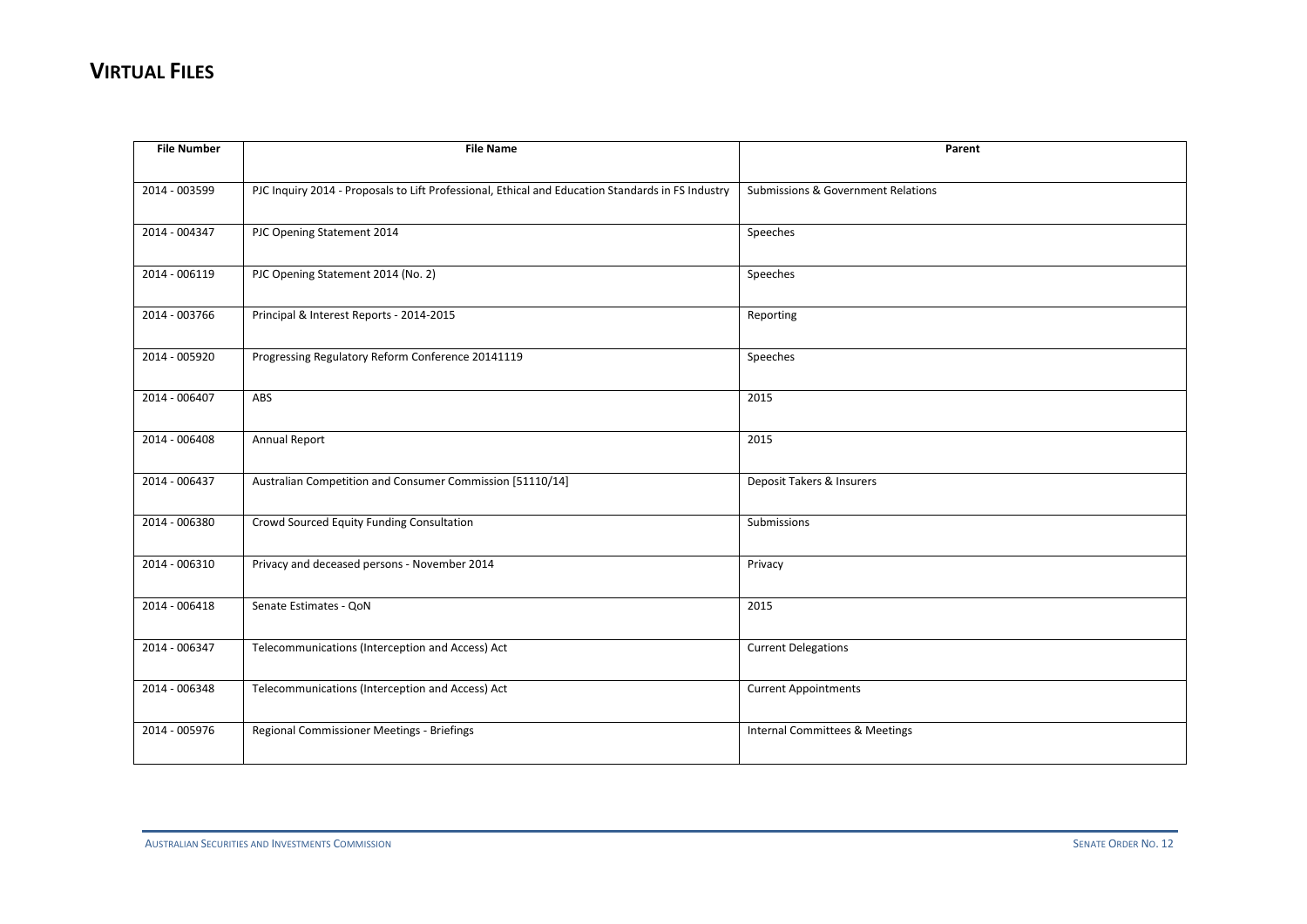| <b>File Number</b> | <b>File Name</b>                                | Parent                               |
|--------------------|-------------------------------------------------|--------------------------------------|
|                    |                                                 |                                      |
| 2014 - 004128      | Registry Scoping Study - Commission - July 2014 | Miscellaneous                        |
|                    |                                                 |                                      |
| 2014 - 004490      | Registry Scoping Study - Operations Response    | Submissions                          |
|                    |                                                 |                                      |
| 2014 - 003387      | Regulatory Guide 97 Review                      | Investment Managers & Superannuation |
|                    |                                                 |                                      |
| 2014 - 004561      | Relief Report 201409 - Covering 201402-201405   | Reports - Other                      |
|                    |                                                 |                                      |
| 2014 - 003552      | <b>REP398</b>                                   | <b>Published Reports</b>             |
|                    |                                                 |                                      |
| 2014 - 003553      | <b>REP399</b>                                   | <b>Published Reports</b>             |
|                    |                                                 |                                      |
| 2014 - 003554      | <b>REP400</b>                                   | <b>Published Reports</b>             |
|                    |                                                 |                                      |
| 2014 - 003555      | REP401                                          | <b>Published Reports</b>             |
|                    |                                                 |                                      |
| 2014 - 003732      | <b>REP402</b>                                   | <b>Published Reports</b>             |
|                    |                                                 |                                      |
| 2014 - 004205      | <b>REP403</b>                                   | <b>Published Reports</b>             |
|                    |                                                 |                                      |
| 2014 - 004204      | <b>REP404</b>                                   | <b>Published Reports</b>             |
|                    |                                                 |                                      |
| 2014 - 004203      | <b>REP405</b>                                   | <b>Published Reports</b>             |
|                    |                                                 |                                      |
| 2014 - 004202      | <b>REP406</b>                                   | <b>Published Reports</b>             |
|                    |                                                 |                                      |
| 2014 - 004698      | <b>REP407</b>                                   | <b>Published Reports</b>             |
|                    |                                                 |                                      |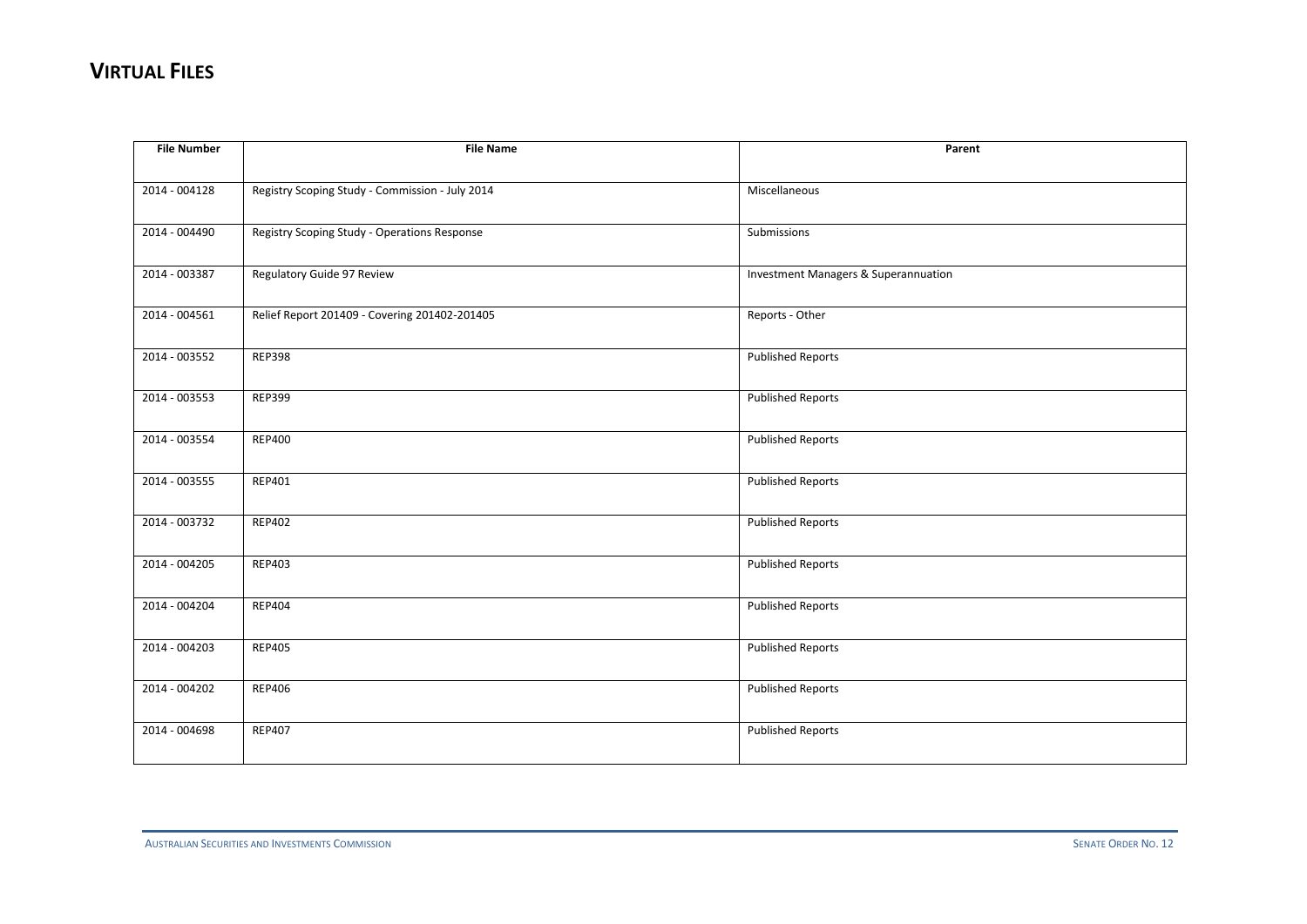| <b>File Number</b> | <b>File Name</b>                                                                                | Parent                   |
|--------------------|-------------------------------------------------------------------------------------------------|--------------------------|
|                    |                                                                                                 |                          |
| 2014 - 004699      | <b>REP408</b>                                                                                   | <b>Published Reports</b> |
|                    |                                                                                                 |                          |
| 2014 - 004701      | <b>REP409</b>                                                                                   | <b>Published Reports</b> |
|                    |                                                                                                 |                          |
| 2014 - 004697      | <b>REP410</b>                                                                                   | <b>Published Reports</b> |
|                    |                                                                                                 |                          |
| 2014 - 004702      | <b>REP411</b>                                                                                   | <b>Published Reports</b> |
|                    |                                                                                                 |                          |
| 2014 - 004781      | <b>REP412</b>                                                                                   | <b>Published Reports</b> |
|                    |                                                                                                 |                          |
| 2014 - 005292      | <b>REP413</b>                                                                                   | <b>Published Reports</b> |
|                    |                                                                                                 |                          |
| 2014 - 005293      | <b>REP414</b>                                                                                   | <b>Published Reports</b> |
|                    |                                                                                                 |                          |
| 2014 - 005290      | <b>REP415</b>                                                                                   | <b>Published Reports</b> |
|                    |                                                                                                 |                          |
| 2014 - 005291      | <b>REP416</b>                                                                                   | <b>Published Reports</b> |
|                    |                                                                                                 |                          |
| 2014 - 005344      | <b>REP417</b>                                                                                   | <b>Published Reports</b> |
|                    |                                                                                                 |                          |
| 2014 - 005795      | Reports to Commission                                                                           | 2014-2105                |
|                    |                                                                                                 |                          |
| 2014 - 003999      | Response to Submissions - CP 209 Resignation, Removal and Replacement of Auditors: Update       | Reports - Other          |
|                    | to RG 26                                                                                        |                          |
| 2014 - 003771      | Response to submissions - CP 214 Updated Record-keeping Obligations for AFS Licensees           | Reports - Other          |
|                    |                                                                                                 |                          |
| 2014 - 004876      | Response to submissions - CP 220 Fundraising: Facilitating offers of CHESS Depositary Interests | Reports - Other          |
|                    |                                                                                                 |                          |
|                    |                                                                                                 |                          |